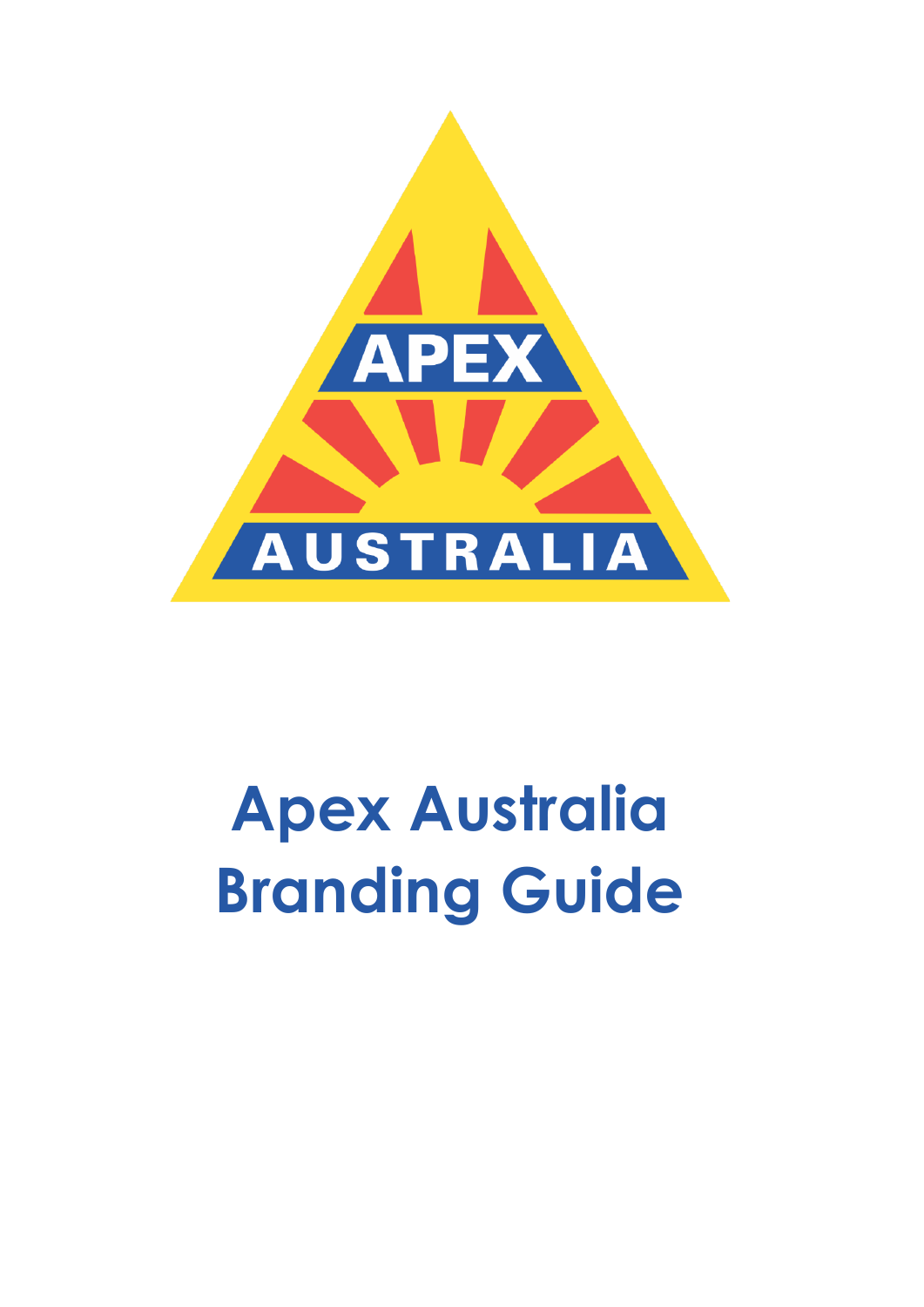## **Contents**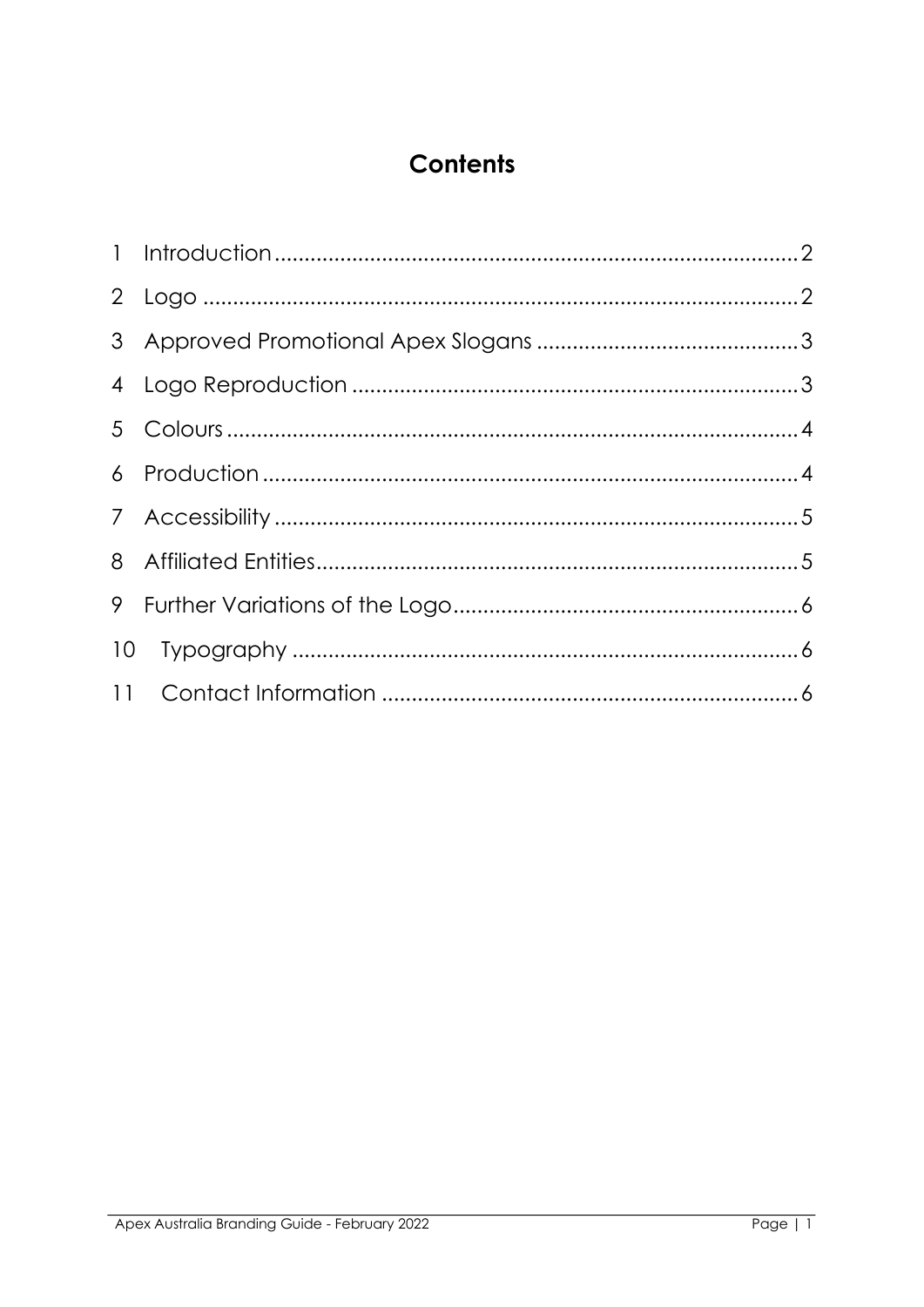## <span id="page-2-0"></span>**1 Introduction**

It is important that Apex Australia keep careful maintenance and control of our corporate identity and image. Therefore, whenever the public encounters a reference to Apex, whether it is online, in a park, or a uniform a consistent visual image should be portrayed.

This Branding Guide clearly outlines acceptable standards for the production of logo materials on behalf of Apex. The use of the Branding Guide plays a key role in developing the immediate recognition of the Apex brand and Apexians by the public. It is in your interest to assist us in protecting the Apex brand.

The formats set out in this document should be strictly adhered to when producing any material using the Apex name and/or logos/brand. Any questions or special requirements should be directed to [coms@apex.org.au.](mailto:coms@apex.org.au)

### <span id="page-2-1"></span>**2 Logo**

Apex Australia only has one official logo for internal and external use.



The **rising sun** represents the rising generation of youth. The **base** of the triangle represents the ideal of citizenship. The **sides** of the triangle represent the ideals of fellowship and service. The **Apex** of the triangle represents striving to the height of our ambitions

The word Australia recognises that we are the Association, a home-grown organisation that holds a unique position in Australia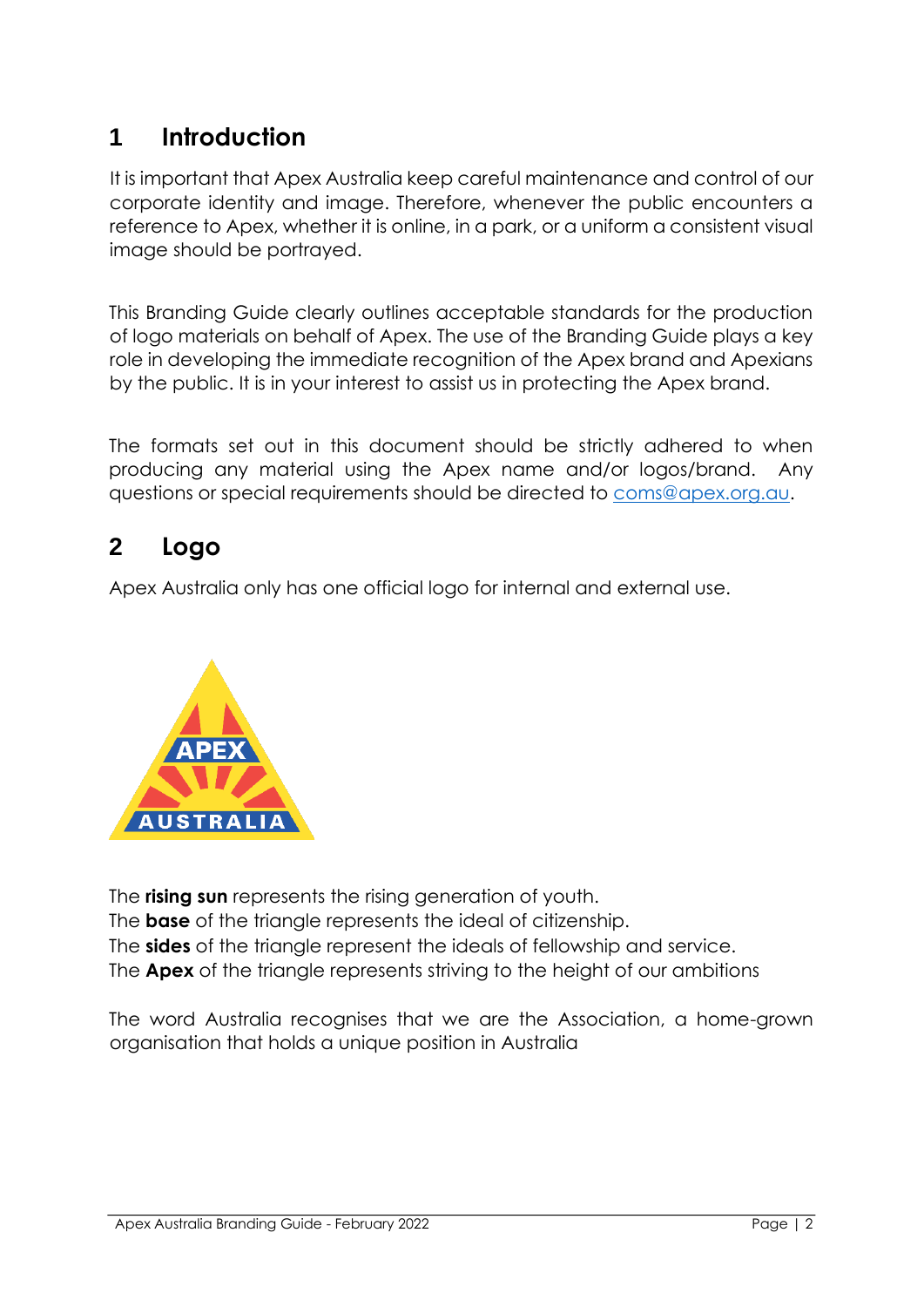## <span id="page-3-0"></span>**3 Approved Promotional Apex Slogans**

What is a slogan? A slogan is a series of words or a catchy phrase which helps people remember a particular organisation. A slogan is used in marketing to help a specific phrase stick in a person's mind. The following slogans are approved for use by Apex Clubs:

*"Building Better Communities" "The Heart of a Community … The Hope of a Nation" "Apex… It's another word for Aussie volunteer" "Grow, Learn, Make Friends, Have Fun" "Apex. There's a point to it." "Helping Young Aussies Shine!" "Creating Opportunities for Aussie youth" "Helping Aussies reach their Peak"*

## <span id="page-3-1"></span>**4 Logo Reproduction**

The Apex logo is registered and copyrighted, and it is the trademark of the Association.



You will also find the digital files for these logos on our Apex website – <https://www.apex.org.au/apex-marketing/>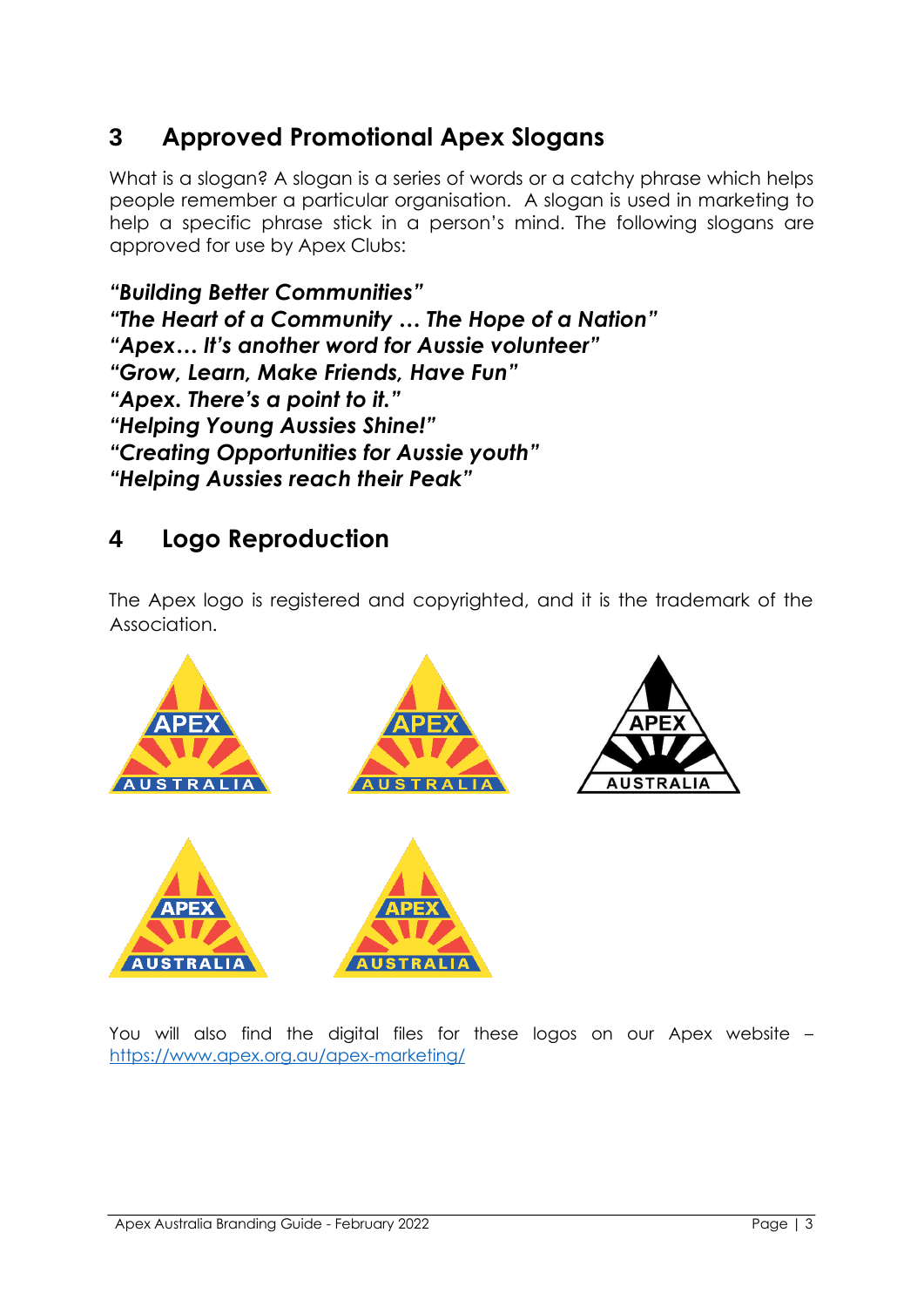# <span id="page-4-0"></span>**5 Colours**

It is important to check with your printer what file type they will require. This information is offered as a guideline only.

| Colour<br><b>Name</b> | <b>Pantone</b> | <b>Hex</b> | <b>CMYK</b>        | <b>RGB</b>       |
|-----------------------|----------------|------------|--------------------|------------------|
| Blue                  | <b>PMS 072</b> | #2658A5    | C:100 M:79 Y:0 K:0 | R:38 G:88 B:165  |
| Red                   | <b>PMS 032</b> | #EF4942    | C:0 M:91 Y:87 K:0  | R:239 G:73 B:66  |
| Yellow                | <b>PMS 109</b> | $#$ FFEO31 | C:0 M:9 Y:94 K:0   | R:255 G:224 B:49 |

Colours for Stationery and Printing, Screen Printing

For Vinyl Cut Lettering (signage, etc)

| <b>Colour Name</b> | <b>Spot Colours</b> | <b>Type of File Needed</b> |
|--------------------|---------------------|----------------------------|
| Blue               | Sapphire Blue       | EPS, PDF                   |
| Red                | Tomato Red          |                            |
| Yellow             | 06 Yellow           |                            |

For Embroidery (club uniforms, etc)

| <b>Colour Name</b> | <b>Kingstar Threads</b> | <b>Type of File Needed</b> |
|--------------------|-------------------------|----------------------------|
| Blue               | 299                     | EPS, JPG                   |
| Red                | 36                      |                            |
| Yellow             | '08                     |                            |

## <span id="page-4-1"></span>**6 Production**

#### **Colours**

The logo must only to be reproduced in the three official colours above. If costs are an issue the logo may be reproduced in black only.

#### **Minimum Clear Space Area**

So that the Apex logo is clear and legible in print, it should have a minimum clear space around it. The minimum clear space around the logo and/or brand defines the area into which no other element must intrude.

The minimum clear space area should be 15% of the height of the logo/brand, i.e., if the logo is 40 mm high the minimum space surrounding the logo would be 6 mm.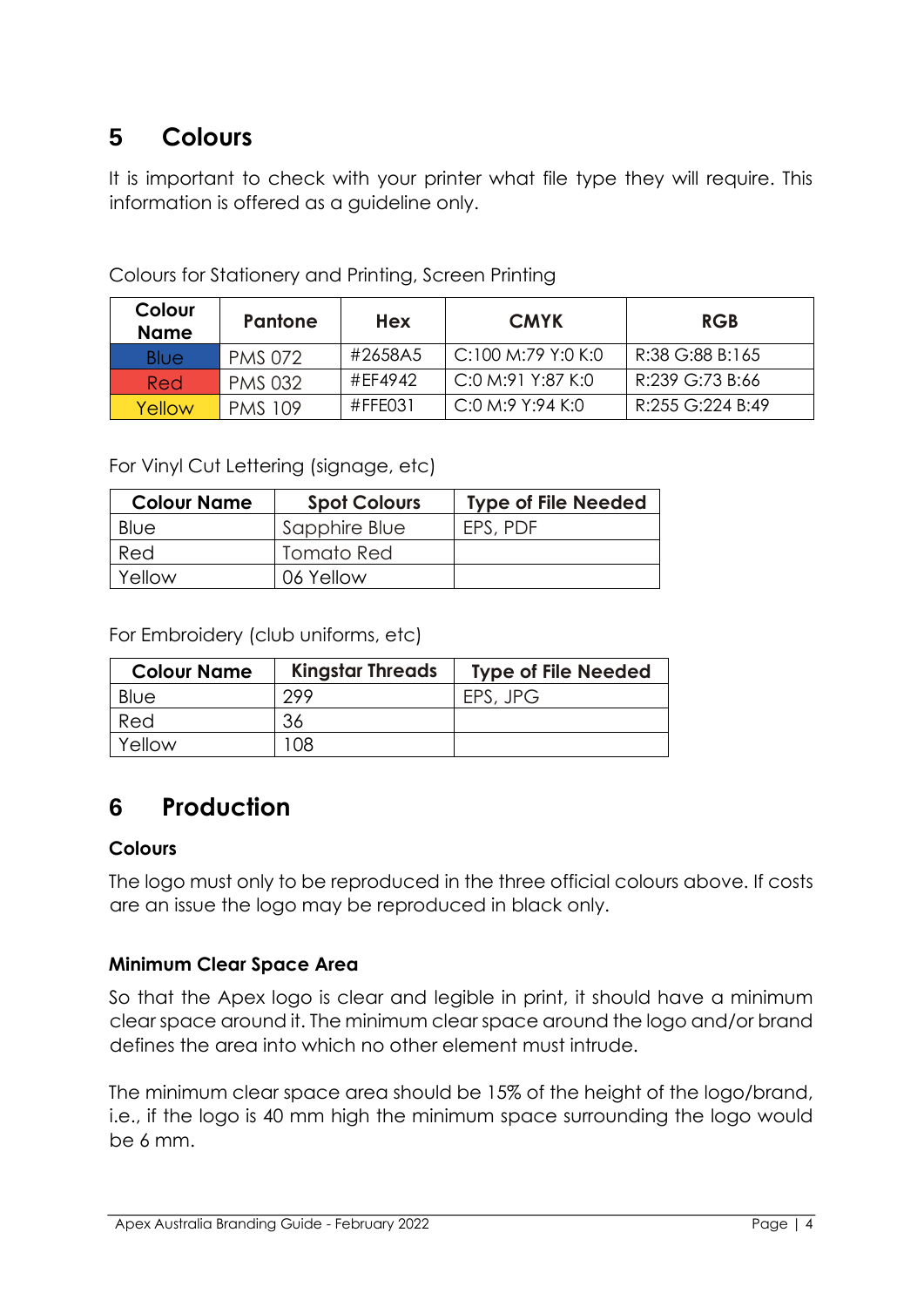

## <span id="page-5-0"></span>**7 Accessibility**

When using the Apex logo on a website or in a document, please use the following alternate text description for the vision impaired.

*Apex Australia colour logo - yellow equilateral triangle background with red rising sun rays. 'Apex' written in the middle with white writing on a blue background. 'Australia' written at the bottom with white writing on a blue background.*

*Dunk icon - Apex Australia colour logo is the body with two big eyes on top, yellow arms and red legs with black shoes.*

## <span id="page-5-1"></span>**8 Affiliated Entities**

Although Apex Australia will always stay true to our heritage and use the traditional triangle logo, with permission affiliated entities may be permitted to use variants of the Logo, called the "sub-Logo".



This sub-Logo will be approved by National Board as long as it is used consistently and in good faith.

This use of Apex Australia's Logo elevates it to the pinnacle of the Sub-Logo, allows a larger reproduction of the word Apex, increasing readability and recognition, whilst still allowing the affiliated entity to identify themselves clearly as part of Apex whilst maintaining their own identity, for example the Apex Foundation.